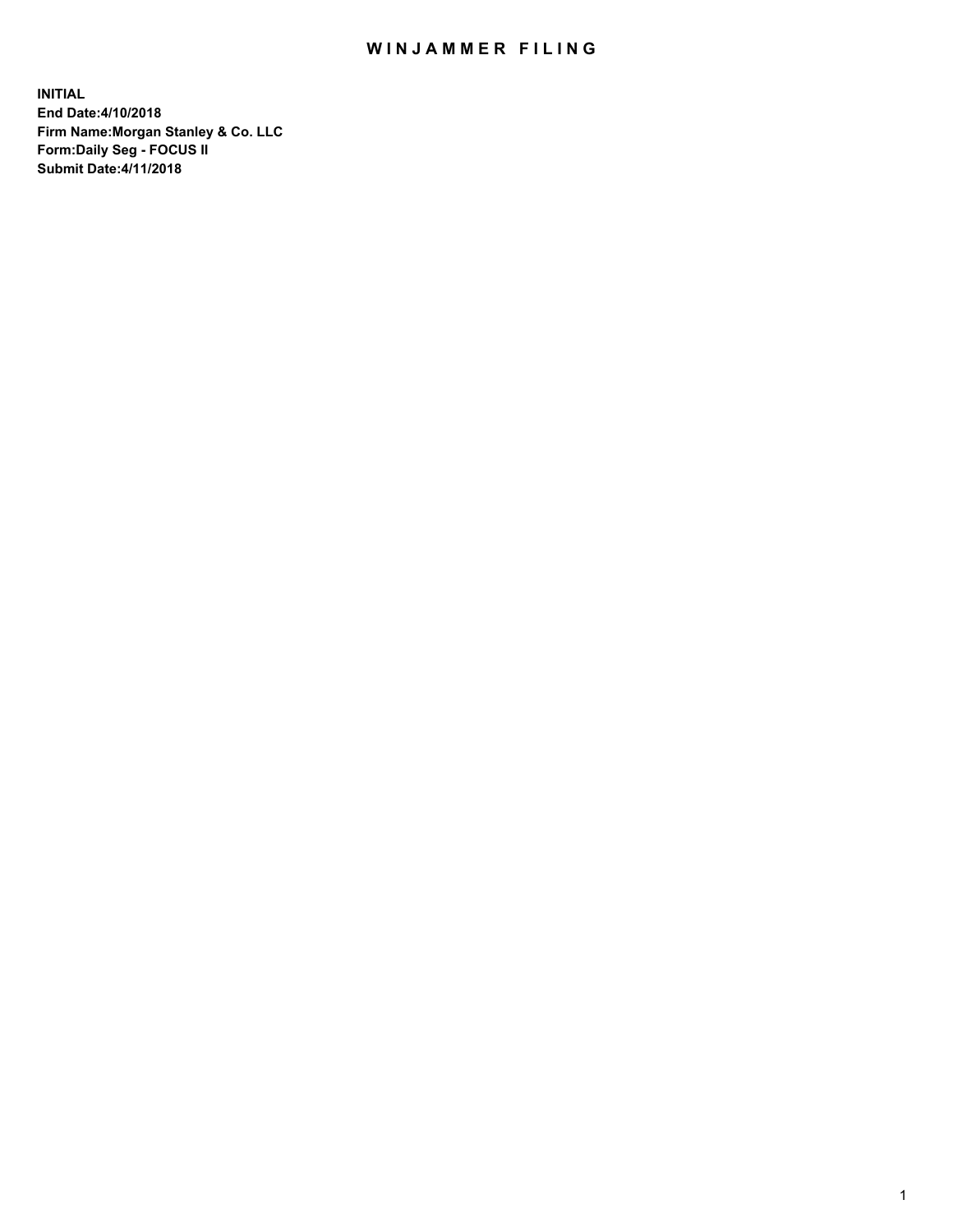## **INITIAL End Date:4/10/2018 Firm Name:Morgan Stanley & Co. LLC Form:Daily Seg - FOCUS II Submit Date:4/11/2018 Daily Segregation - Cover Page**

| Name of Company<br><b>Contact Name</b><br><b>Contact Phone Number</b><br><b>Contact Email Address</b>                                                                                                                                                                                                                          | Morgan Stanley & Co. LLC<br>Ikram Shah<br>212-276-0963<br>lkram.shah@morganstanley.com |
|--------------------------------------------------------------------------------------------------------------------------------------------------------------------------------------------------------------------------------------------------------------------------------------------------------------------------------|----------------------------------------------------------------------------------------|
| FCM's Customer Segregated Funds Residual Interest Target (choose one):<br>a. Minimum dollar amount: ; or<br>b. Minimum percentage of customer segregated funds required:%; or<br>c. Dollar amount range between: and; or<br>d. Percentage range of customer segregated funds required between: % and %.                        | 331,000,000<br>0 <sub>0</sub><br>00                                                    |
| FCM's Customer Secured Amount Funds Residual Interest Target (choose one):<br>a. Minimum dollar amount: ; or<br>b. Minimum percentage of customer secured funds required:%; or<br>c. Dollar amount range between: and; or<br>d. Percentage range of customer secured funds required between:% and%.                            | 140,000,000<br>0 <sub>0</sub><br>0 <sub>0</sub>                                        |
| FCM's Cleared Swaps Customer Collateral Residual Interest Target (choose one):<br>a. Minimum dollar amount: ; or<br>b. Minimum percentage of cleared swaps customer collateral required:% ; or<br>c. Dollar amount range between: and; or<br>d. Percentage range of cleared swaps customer collateral required between:% and%. | 92,000,000<br>0 <sub>0</sub><br>0 <sub>0</sub>                                         |

Attach supporting documents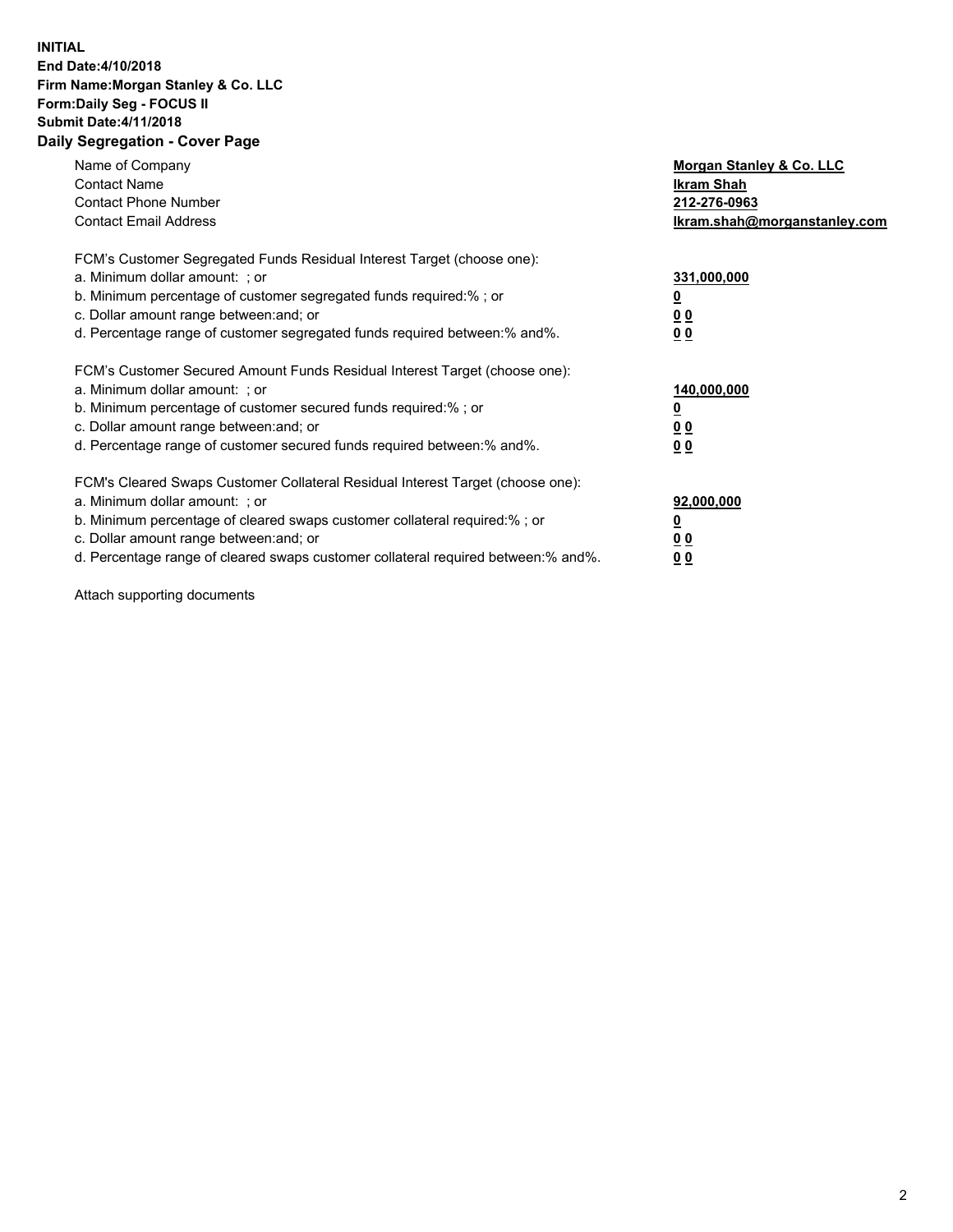## **INITIAL End Date:4/10/2018 Firm Name:Morgan Stanley & Co. LLC Form:Daily Seg - FOCUS II Submit Date:4/11/2018 Daily Segregation - Secured Amounts**

Foreign Futures and Foreign Options Secured Amounts Amount required to be set aside pursuant to law, rule or regulation of a foreign government or a rule of a self-regulatory organization authorized thereunder

- 1. Net ledger balance Foreign Futures and Foreign Option Trading All Customers A. Cash **3,369,227,566** [7315]
	- B. Securities (at market) **1,989,724,104** [7317]
- 2. Net unrealized profit (loss) in open futures contracts traded on a foreign board of trade **172,177,654** [7325]
- 3. Exchange traded options
	- a. Market value of open option contracts purchased on a foreign board of trade **30,848,389** [7335]
	- b. Market value of open contracts granted (sold) on a foreign board of trade **-20,520,211** [7337]
- 4. Net equity (deficit) (add lines 1. 2. and 3.) **5,541,457,502** [7345]
- 5. Account liquidating to a deficit and account with a debit balances gross amount **15,354,373** [7351] Less: amount offset by customer owned securities **-14,147,940** [7352] **1,206,433**
- 6. Amount required to be set aside as the secured amount Net Liquidating Equity Method (add lines 4 and 5)
- 7. Greater of amount required to be set aside pursuant to foreign jurisdiction (above) or line 6.

## FUNDS DEPOSITED IN SEPARATE REGULATION 30.7 ACCOUNTS

- 1. Cash in banks
	- A. Banks located in the United States **262,553,325** [7500]
	- B. Other banks qualified under Regulation 30.7 **879,882,284** [7520] **1,142,435,609**
- 2. Securities
	- A. In safekeeping with banks located in the United States **160,241,214** [7540]
	- B. In safekeeping with other banks qualified under Regulation 30.7 **0** [7560] **160,241,214** [7570]
- 3. Equities with registered futures commission merchants
	-
	-
	- C. Unrealized gain (loss) on open futures contracts **-136,523** [7600]
	- D. Value of long option contracts **0** [7610]
- E. Value of short option contracts **0** [7615] **5,491,547** [7620]
- 4. Amounts held by clearing organizations of foreign boards of trade
	-
	-
	- C. Amount due to (from) clearing organization daily variation **0** [7660]
	- D. Value of long option contracts **0** [7670]
	- E. Value of short option contracts **0** [7675] **0** [7680]
- 5. Amounts held by members of foreign boards of trade
	-
	-
	- C. Unrealized gain (loss) on open futures contracts **172,314,177** [7720]
	- D. Value of long option contracts **30,848,389** [7730]
	- E. Value of short option contracts **-20,520,211** [7735] **4,425,694,445**
- 6. Amounts with other depositories designated by a foreign board of trade **0** [7760]
- 7. Segregated funds on hand **0** [7765]
- 8. Total funds in separate section 30.7 accounts **5,733,862,815** [7770]
- 9. Excess (deficiency) Set Aside for Secured Amount (subtract line 7 Secured Statement Page 1 from Line 8)
- 10. Management Target Amount for Excess funds in separate section 30.7 accounts **140,000,000** [7780]
- 11. Excess (deficiency) funds in separate 30.7 accounts over (under) Management Target **51,198,880** [7785]

**0** [7305]

[7354] **5,542,663,935** [7355]

**5,542,663,935** [7360]

[7530]

 A. Cash **5,628,070** [7580] B. Securities **0** [7590]

 A. Cash **0** [7640] B. Securities **0** [7650]

 A. Cash **2,413,569,201** [7700] B. Securities **1,829,482,889** [7710] [7740] **191,198,880** [7380]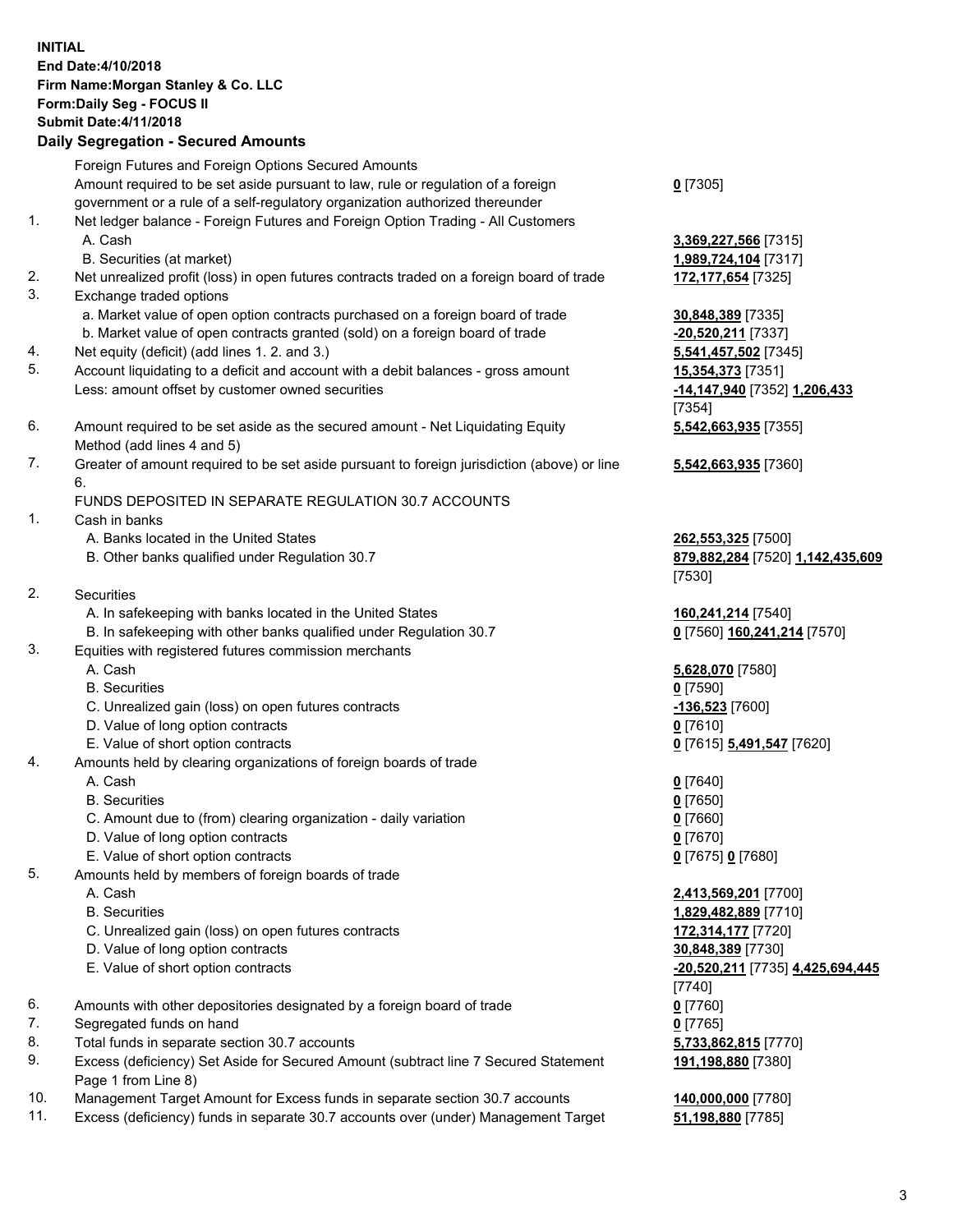**INITIAL End Date:4/10/2018 Firm Name:Morgan Stanley & Co. LLC Form:Daily Seg - FOCUS II Submit Date:4/11/2018 Daily Segregation - Segregation Statement** SEGREGATION REQUIREMENTS(Section 4d(2) of the CEAct) 1. Net ledger balance A. Cash **10,729,077,290** [7010] B. Securities (at market) **5,144,609,794** [7020] 2. Net unrealized profit (loss) in open futures contracts traded on a contract market **494,595,924** [7030] 3. Exchange traded options A. Add market value of open option contracts purchased on a contract market **419,257,253** [7032] B. Deduct market value of open option contracts granted (sold) on a contract market **-664,960,533** [7033] 4. Net equity (deficit) (add lines 1, 2 and 3) **16,122,579,728** [7040] 5. Accounts liquidating to a deficit and accounts with debit balances - gross amount **243,423,972** [7045] Less: amount offset by customer securities **-222,767,204** [7047] **20,656,768** [7050] 6. Amount required to be segregated (add lines 4 and 5) **16,143,236,496** [7060] FUNDS IN SEGREGATED ACCOUNTS 7. Deposited in segregated funds bank accounts A. Cash **5,046,293,481** [7070] B. Securities representing investments of customers' funds (at market) **0** [7080] C. Securities held for particular customers or option customers in lieu of cash (at market) **1,037,488,374** [7090] 8. Margins on deposit with derivatives clearing organizations of contract markets A. Cash **6,469,232,031** [7100] B. Securities representing investments of customers' funds (at market) **0** [7110] C. Securities held for particular customers or option customers in lieu of cash (at market) **4,107,121,420** [7120] 9. Net settlement from (to) derivatives clearing organizations of contract markets **108,521,943** [7130] 10. Exchange traded options A. Value of open long option contracts **419,257,253** [7132] B. Value of open short option contracts **-664,960,533** [7133] 11. Net equities with other FCMs A. Net liquidating equity **3,718,611** [7140] B. Securities representing investments of customers' funds (at market) **0** [7160] C. Securities held for particular customers or option customers in lieu of cash (at market) **0** [7170] 12. Segregated funds on hand **0** [7150] 13. Total amount in segregation (add lines 7 through 12) **16,526,672,580** [7180] 14. Excess (deficiency) funds in segregation (subtract line 6 from line 13) **383,436,084** [7190]

- 15. Management Target Amount for Excess funds in segregation **331,000,000** [7194]
- 16. Excess (deficiency) funds in segregation over (under) Management Target Amount Excess

**52,436,084** [7198]